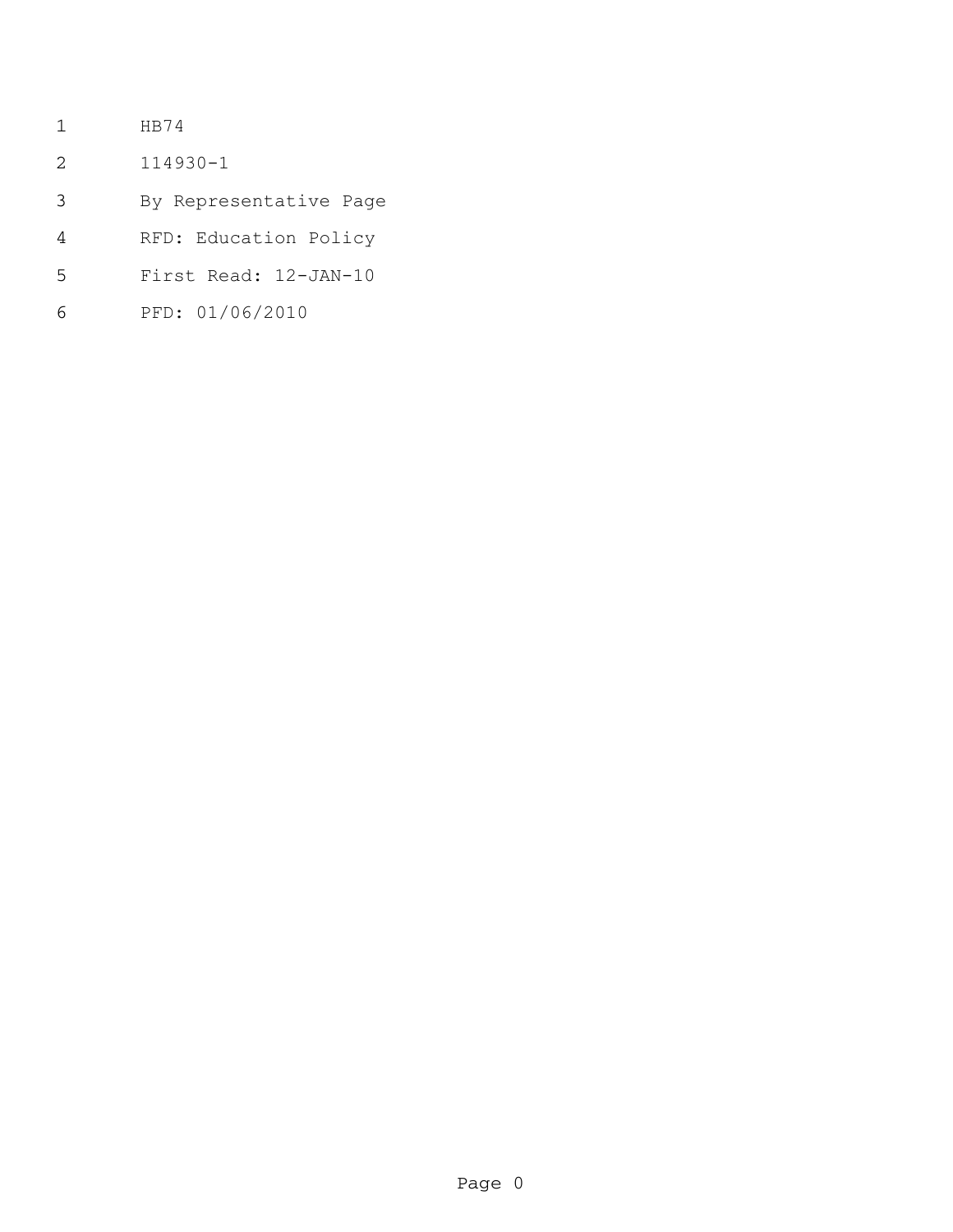| $\mathbf 1$    | 114930-1:n:10/15/2009:LCG/tan LRS2009-4517               |
|----------------|----------------------------------------------------------|
| 2              |                                                          |
| 3              |                                                          |
| 4              |                                                          |
| 5              |                                                          |
| 6              |                                                          |
| 7              |                                                          |
| 8              | SYNOPSIS:<br>Under existing law, the State               |
| $\overline{9}$ | Superintendent of Education has the authority to         |
| 10             | grant high school diplomas to honorably discharged       |
| 11             | veterans of World War II and the Korean Conflict.        |
| 12             | This bill would extend the program to                    |
| 13             | include Vietnam War veterans.                            |
| 14             |                                                          |
| 15             | A BILL                                                   |
| 16             | TO BE ENTITLED                                           |
| 17             | AN ACT                                                   |
| 18             |                                                          |
| 19             | To amend Section 16-1-37, Code of Alabama 1975,          |
| 20             | relating to public education, to provide further for the |
| 21             | issuance of high school diplomas to certain honorably    |
| 22             | discharged veterans.                                     |
| 23             | BE IT ENACTED BY THE LEGISLATURE OF ALABAMA:             |
| 24             | Section 1. Section 16-1-37, Code of Alabama 1975, is     |
| 25             | amended to read as follows:                              |
| 26             | $"$ \$16-1-37.                                           |